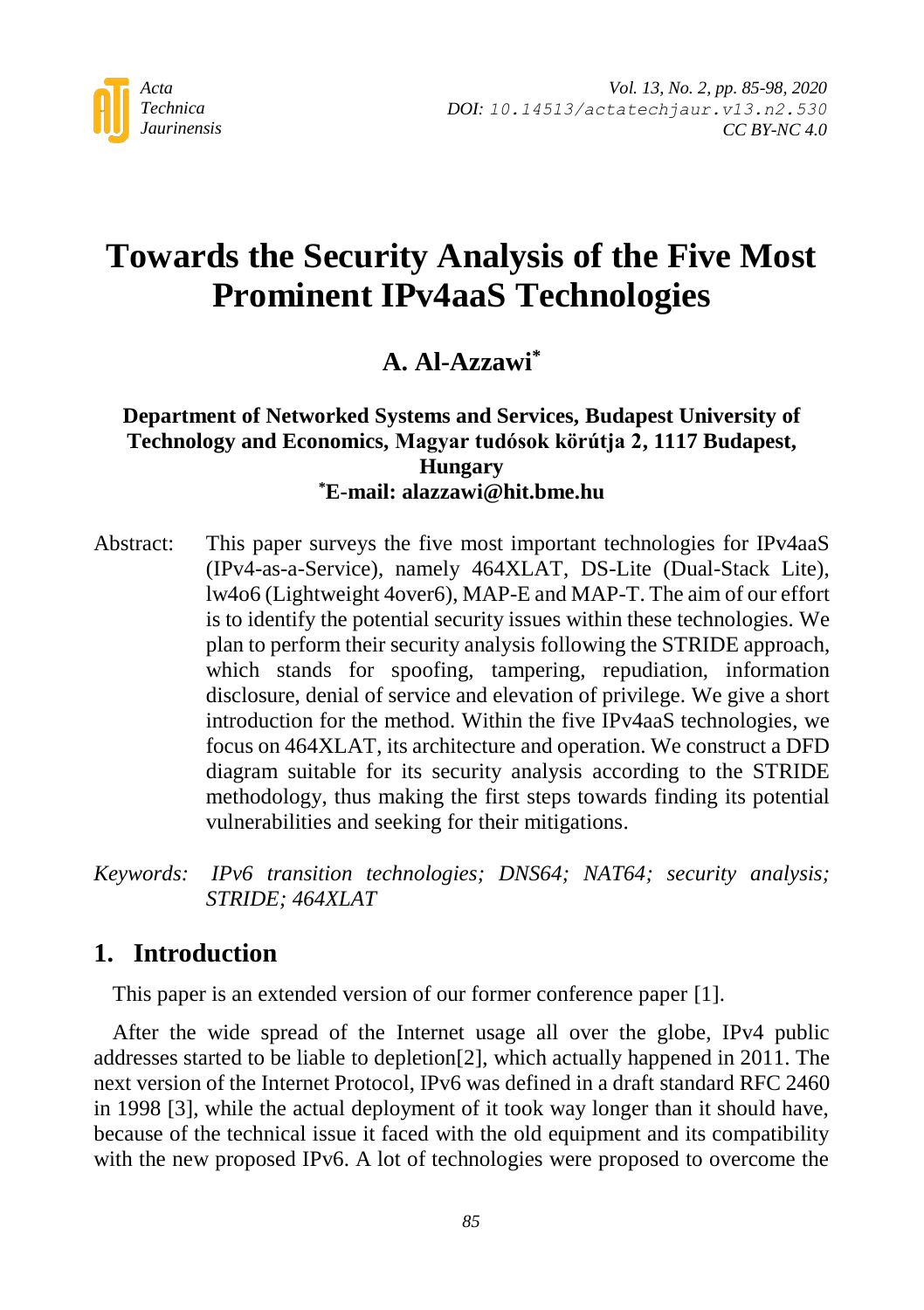depletion of IPv4 and to start the transition process to IPv6, such as dual-stack, Tunnelling and Natting. The transition operation itself is expected to be on the run for three decades [\[4\].](#page-11-3) The high number of technologies intended to facilitate the transition from IPv4 to IPv6 have different security vulnerabilities and they are sensitive to different kinds of attacks [\[5\].](#page-12-0)

A very informative book by Adam Shostack [\[6\]](#page-12-1) presents us the STRIDE methodology, which stands for Spoofing, Tampering, Repudiation, Information Disclosure, Denial of Service, Elevation of Privilege, those are the terms that can be applied on each possible potential security threat and can be analysed accordingly.

So, this paper's goal is to tackle some network security concerns with the idea designing a systematic method to identify the possible security issues of the five covered IPv4aaS IPv6 transition technologies using the STRIDE approach with understating their data flow diagrams.

The remainder of this paper is organized as follows. Section 2 is an overview of the IPv6 transition technologies. Section 3 is a short summary of the STRIDE method. Section 4 is the application of SRIDE to the 464XLAT transition technology. Section 5 is a short summary of our plans for future research. Section 6 concludes our paper.

# **2. Transition Technologies**

There were a high number of IPv6 transition technologies defined, which can be applied for different communication scenarios. For example, [\[7\]](#page-12-2) mentions 40 of them. RFC 8219 [\[8\]](#page-12-3) has classified the high number of IPv6 transition technologies into a small number of categories: dual-stack, single translation, double translation and encapsulation technologies. We follow these categories, but not address all the before mentioned 40 technologies, only the most important ones.

# **2.1. Dual-stack**

According to [\[9\],](#page-12-4) the main idea of dual-stack is to have a certain node where both IPv4 & IPv6 are usable. If one would like to move forward with IPv6, then a priority may be given to IPv6.

The issue with dual stack is the time delay that comes with it. For instance, as explained in Fig. 1 below:

1. Dual-stack host wants to communicate with the remote server, so it sends a request to the local DNS server asking for all available addresses for the remote server.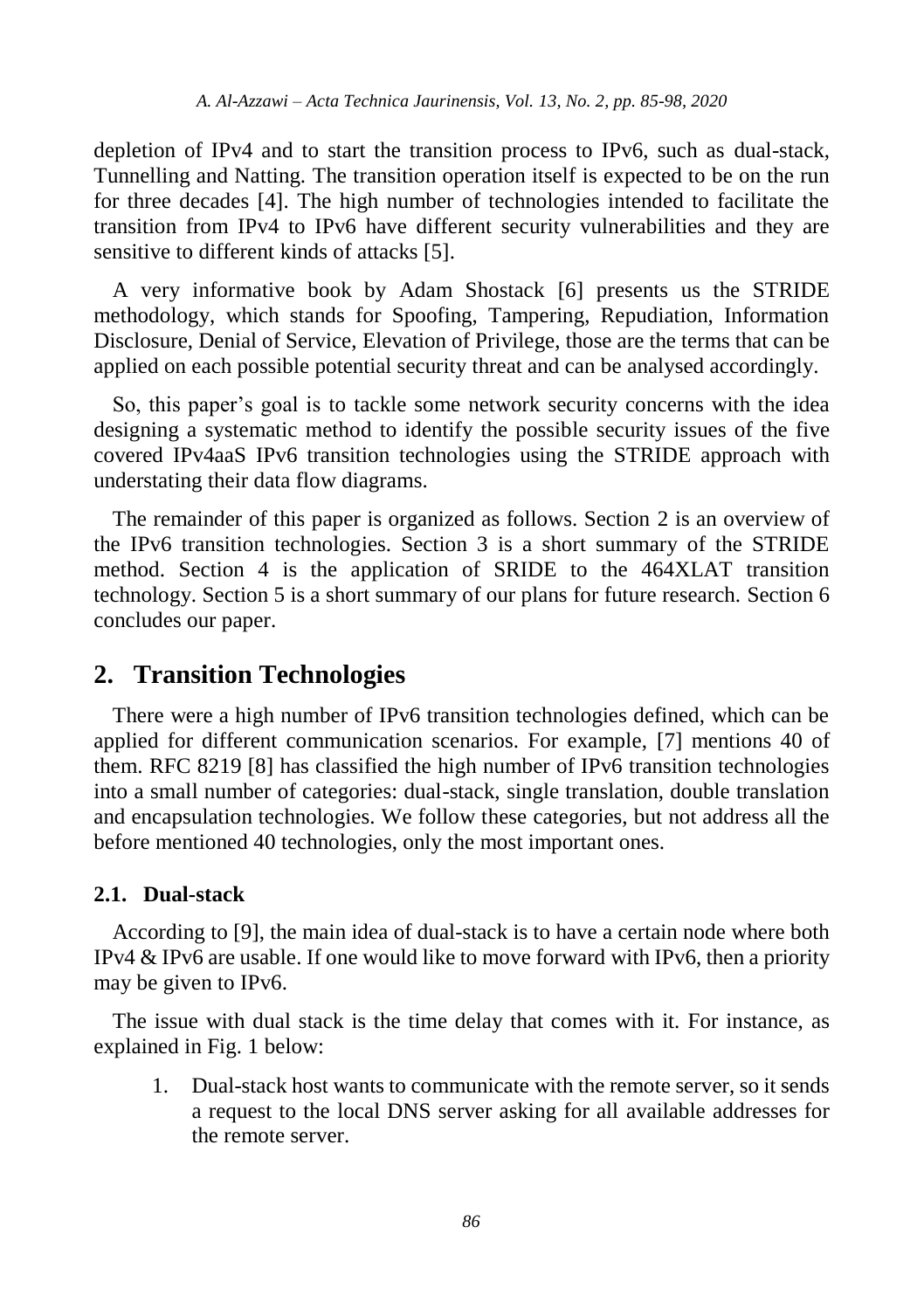- 2. DNS server replies with both A & AAAA records.
- 3. The host will choose one of the records. However, the host will normally choose AAAA record (IPv6 address) as its configured that way by default for communication, then a TCP session will be established with the remote sever.

There is an issue, when the remote server has an AAAA record (IPv6), but IPv6 communication is not successful with it, which means that the client has to repeat the communication cycle with IPv4 this time, which results in time delay and communication latency.

In RFC 8305 [\[10\],](#page-12-5) a technology called "Happy Eyeballs" is presented to choose the better IP version for the packet delivery. This solution improves the user experience by staring the two sessions concurrently and thus decreasing the worstcase delay.

However, dual-stack does not handle the shortage of IPv4 addresses and it is not a cost-effective solution, as it requires the maintenance of both protocol stacks.



*Figure 1. Dual-Stack Communication Process [\[11\]](#page-12-6)*

# **2.2. Single Translation Type Technologies**

There are several single translation technologies, who caught the attention of many researchers in the field.

In [\[7\],](#page-12-2) there is a brief classification for some of those technologies as their priority goes such as DNS64, NAT64, SIIT, etc.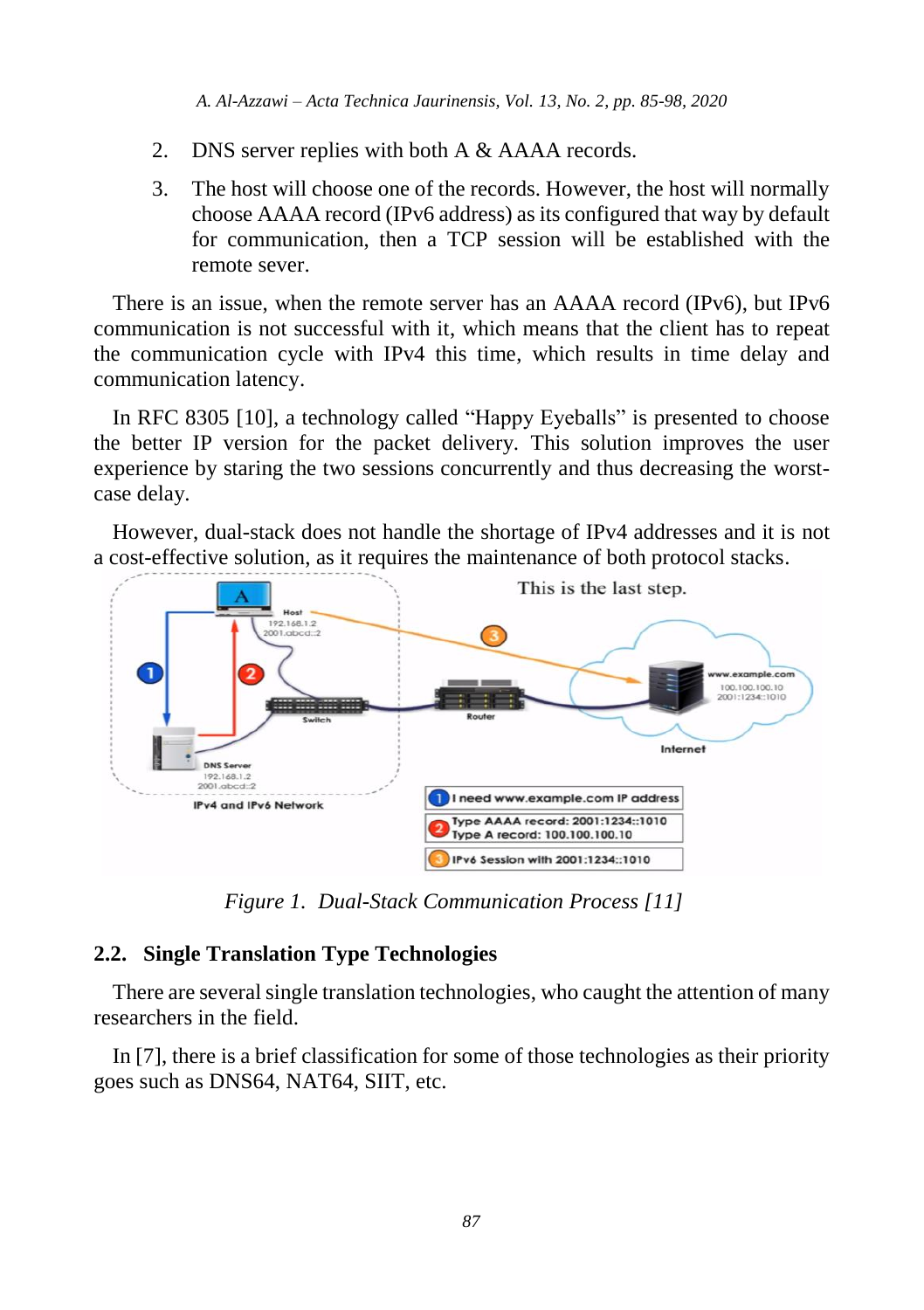#### *2.2.1. DNS64 + NAT64*

In [\[12\],](#page-12-7) the process of NAT64 + DNS64 was carefully explained in detail. As shown in Fig. 2, the process consists of 10 steps. It starts with the IPv6 only client sending a request (AAAA query) to DNS64 asking for an address of IPv4 only server and ends up with the IPv6 only client contacting the IPv4 only server and receives an acknowledgment as well.

The solution is good enough but not perfect as another distinctive drawback emerged on the surface. Some IPv4 only applications don't work with this solution like Skype, Netflix, etc. For a detailed examination of the compatibility of the most important applications with the NAT64+DNS64 technology, please refer to [\[13\].](#page-12-8)



*Figure 2. DNS64+NAT64 Process, IPv6 Only Client contacting IPv4 Only Server [\[12\]](#page-12-7)*

#### *2.2.2. SIIT*

SIIT is the well-known stateless IP/ICMP Packet header translator as defined by RFC 7915. The idea of SIIT being stateless does put some restrictions on it, while facing with public IPv4 pool depletion [\[1\].](#page-11-4) However, it proved to be a sufficient solution coupling with other technologies such as 464XLAT [\[14\].](#page-13-0)

#### *2.2.3. SIIT-DC*

 This technology focuses on Data centres and its servers' compatibility with IPv6 in terms of serving IPv4 only clients [\[15\].](#page-13-1)

#### **2.3. Double Translation Type Technologies**

This type of translation involves translating an IPv4 packet, when it reaches boundaries of an IPv6 network into IPv6 packet and then translates it back to IPv4,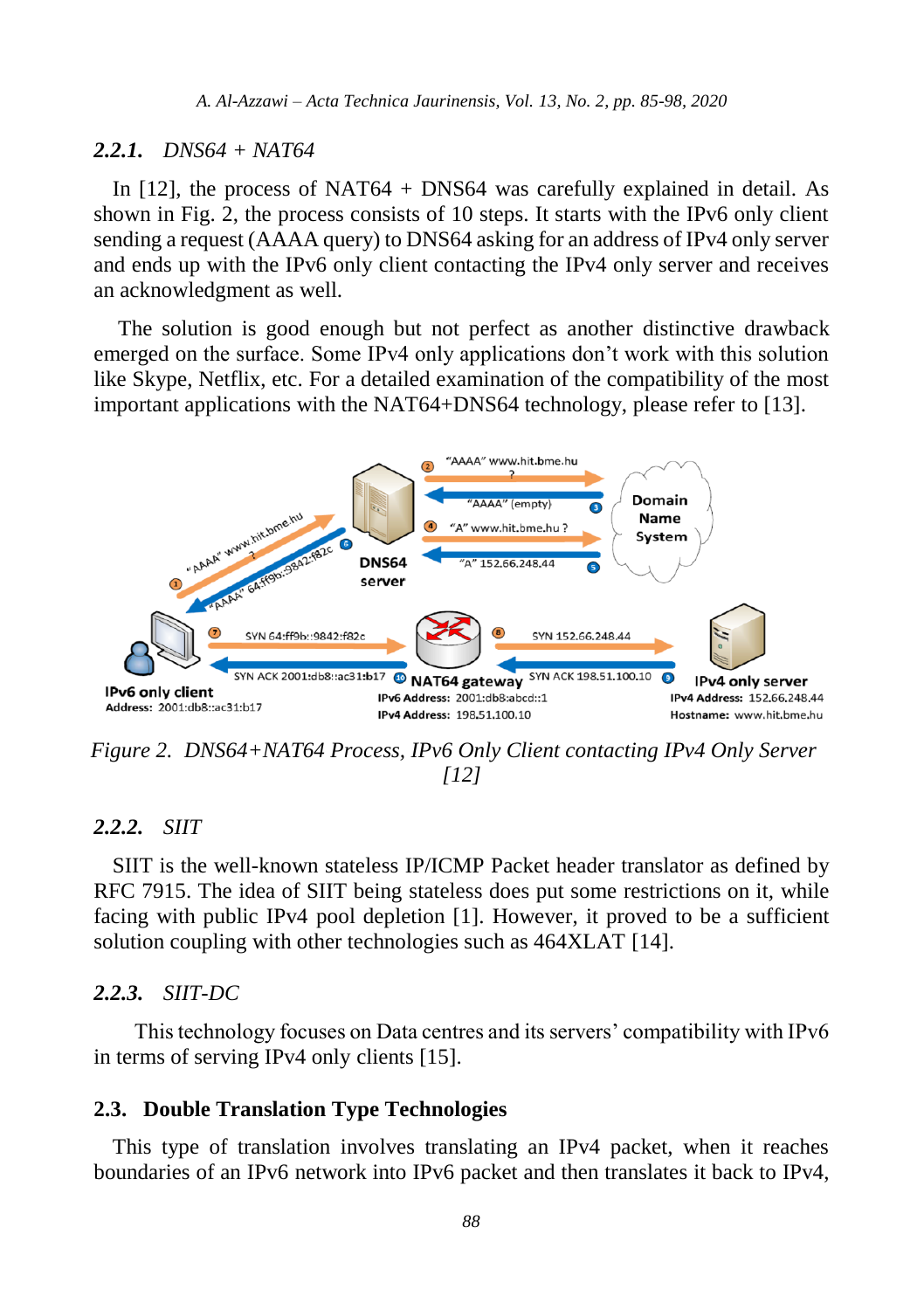when the packet leaves IPv6 network and gets back to an IPv4 network. There is one limitation though, and it is that an IPv6 packet cannot be carried in an IPv4 packet because an IPv6 address cannot be stored in the place of an IPv4 address [\[7\].](#page-12-2) There are several Double-Translation methods such as 464XLAT, MAP-T, 4rd, dIVI, etc. In this paper, we are focusing on some of them due to their importance.

#### *2.3.1. 464XLAT*

To go around the problem that NAT64 +DNS64 couldn't solve by their own, a new solution emerged, and it's called 464XLAT [\[16\],](#page-13-2) the technology was adopted by an American company called T-Mobile. This new technology allows IPv6 only services to run on IPv4 only devices and applications.

RFC 6877 [\[16\]](#page-13-2) described 464XLAT as single/dual translation technology. 464XLAT allows ISPs to use only IPv6 in their infrastructure.

In fact, the double translation process isn't being conducted on high scale, only a small percentage of the network traffic is actually covered by double translation process. So, 464XLAT is not a pure double translation technique, it's rather a single translation with a possibility to be used as a double translation mechanism.

According to [\[16\],](#page-13-2) CLAT device always placed at the client edge, which performs stateless NAT46 and it normally translates the packets of IPv4 only network into IPv6. It also translates back the returned IPv6 packets to IPv4 so it can be readable within IPv4 only network applications. So, CLAT performs SIIT (Stateless IP/IPCMP Translation algorithm).

Meanwhile, in the ISP side, there is another device called PLAT which performs Stateful NAT64.

In conclusion, IPv6-only clients do get IPv6 addresses and they can reach IPv6 servers while they need DNS64+NAT64 to reach IPv4-only servers without the need for double translation process. However, IPv4-only application need CLAT double translation process to perform the full 464XLAT operation.



*Figure 3. Overview Architecture of 464XLAT [\[14\]](#page-13-0)*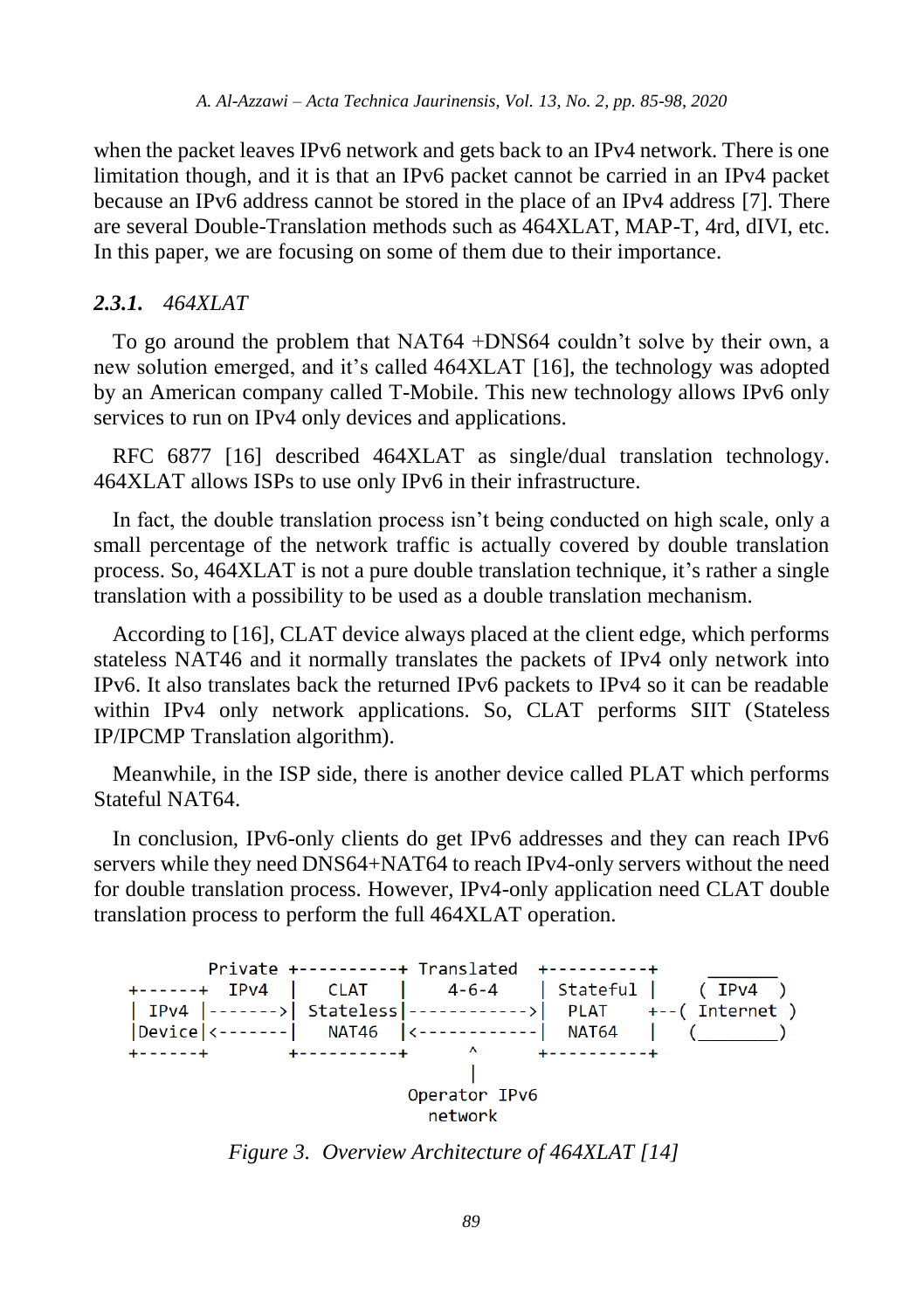According to [\[5\],](#page-12-0) no previous testing process was conducted on CLAT on its different platforms because CLAT run on the customer edge and it could be anything (like iPhone, Android, etc.).

Fig. 3 presents the overview architecture of 464XLAT, it shows the chain of communication and translation steps that being conducted in order to ensure that IPv6 is being used on every platform no matter what even within IPv4-only applications.

464XLAT comes with different scenarios in terms of communication source and destination as shown in Table 1.

| <b>Host</b>       | <b>Server</b>     | <b>Traffic Treatment</b>    | <b>Location of Translation</b> |  |
|-------------------|-------------------|-----------------------------|--------------------------------|--|
| IP <sub>v</sub> 6 | IP <sub>v</sub> 6 | End-to-End IPv6             | None                           |  |
| IP <sub>v</sub> 6 | IPv4              | <b>Stateful Translation</b> | PLAT                           |  |
| IPv4              | IPv4              | 464XLAT                     | $CIAT + PIAT$                  |  |

*Table 1. 464XLAT Traffic Treatment Scenarios [\[16\]](#page-13-2)*

# *2.3.2. MAP-T*

MAP-T [\[17\]](#page-13-3) was adopted by IETF RFC 7599 and its high-level operation is similar to that of 464XLAT, but MAP-T is much more complicated. It uses different set of terminology and equipment such as:

- CE (Customer-Edge): according to [\[17\],](#page-13-3) MAP-T performs NAT44 in order to maintain a low users port number of TCP /UDP, then it conducts a stateless translation from IPv4 to IPv6 encoding IPv4 source address & port number into the IPv6 source address. The process has two scenarios, the first one is that the packet will be destined to another user within the IPv4 network, where another CE process will occur, but if the packet is heading toward a destination which is outside the IPv4 network, then BR will come in handy as explained below.
- BR (Border-Relay): performs the transformation, where a packet has been translated by CE and wants to go out from the IPv6 network towards the IPv4 Internet.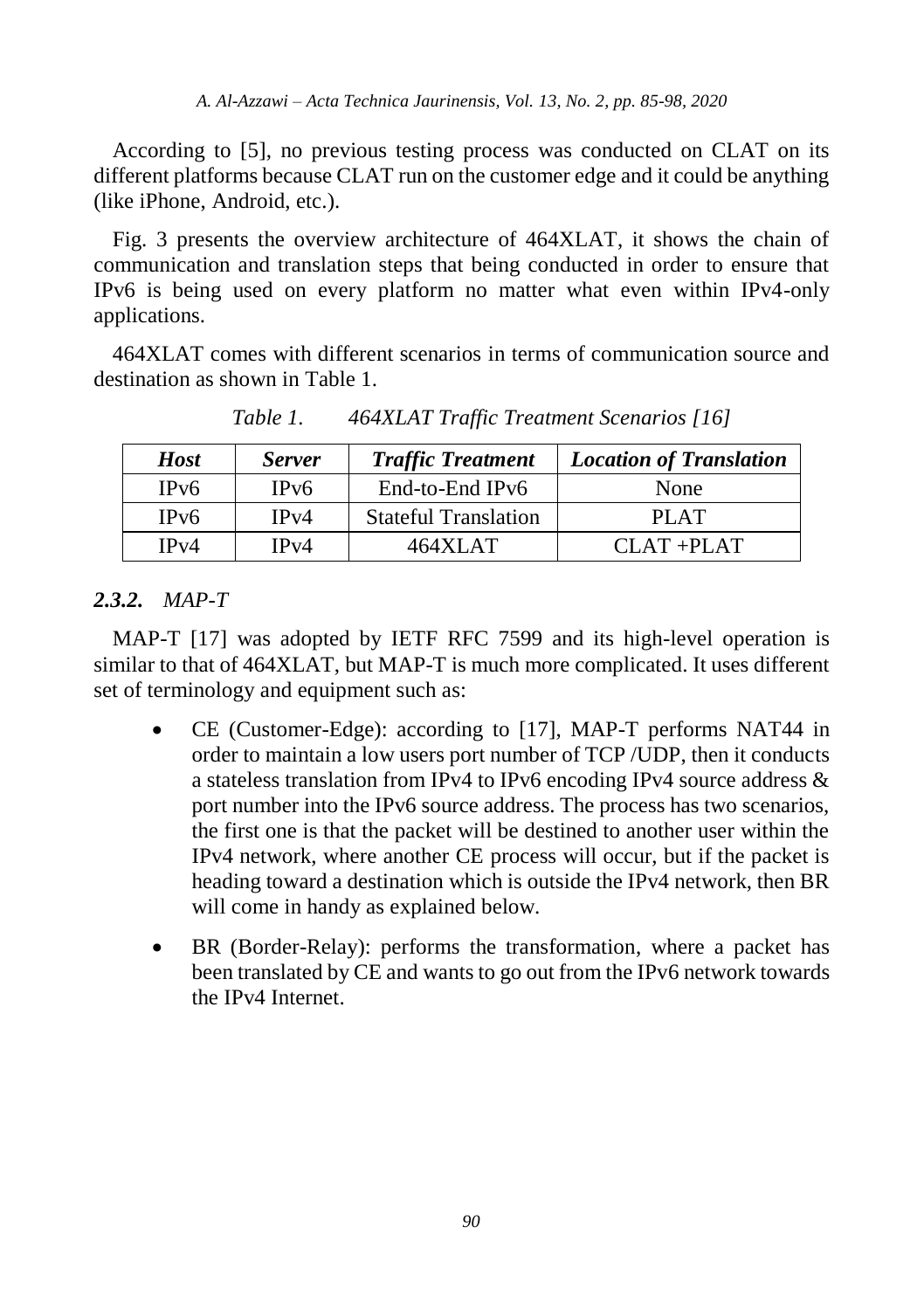

*Figure 4. Overview Architecture of MAP-T [\[14\]](#page-13-0)*

MAP-T Security Consideration

According to [\[7\],](#page-12-2) MAP-T is very complex solution, and being complex makes it liable to many security holes, besides firewalls will have an issue interpreting IPv6 traffic containing packets translated from IPv4 packets. Potential threats are "Spoofing", "Denial of Service" and "Routing Loop" attacks.

#### **2.4. Encapsulation Type Technologies**

#### *2.4.1. The Simplest Encapsulation-based Solutions*

Due to the unfinished infrastructure of IPv6, 6in4 tunnelling was used to carry IPv6 address through IPv4 tunnel to connect IPv6 islands. It normally uses static preconfigured tunnels between two ports [\[9\].](#page-12-4) This solution is not used widespread by the average Internet users, but can serve as a building block for more complex solutions.

Similarly, 4in6 encapsulation defined by RFC 2473 [\[18\]](#page-13-4) is also not a wide spread solution for the average Internet users, but it serves as an essential building block for the following three solutions.

#### *2.4.2. MAP-E*

As explained in [\[14\],](#page-13-0) MAP-E uses stateless algorithm in order to embed part of IPv4 address into the IPv6 prefix, which allows huge number of clients to be provisioned using a single MAP rule. At CE, the router runs a stateful NAPT44 operation in order to translate IPv4 private source address and source port into an address and a port range. Moreover, at the CE router begins the encapsulation of IPv4 packet inside IPv6 packet and send it to another host within the MAP domain or to BR if the destined packet to area not covered by MAP rules. The BR will start the decapsulation procedure from his side (decapsulating the IPv4 packet from the IPv6 carrying it).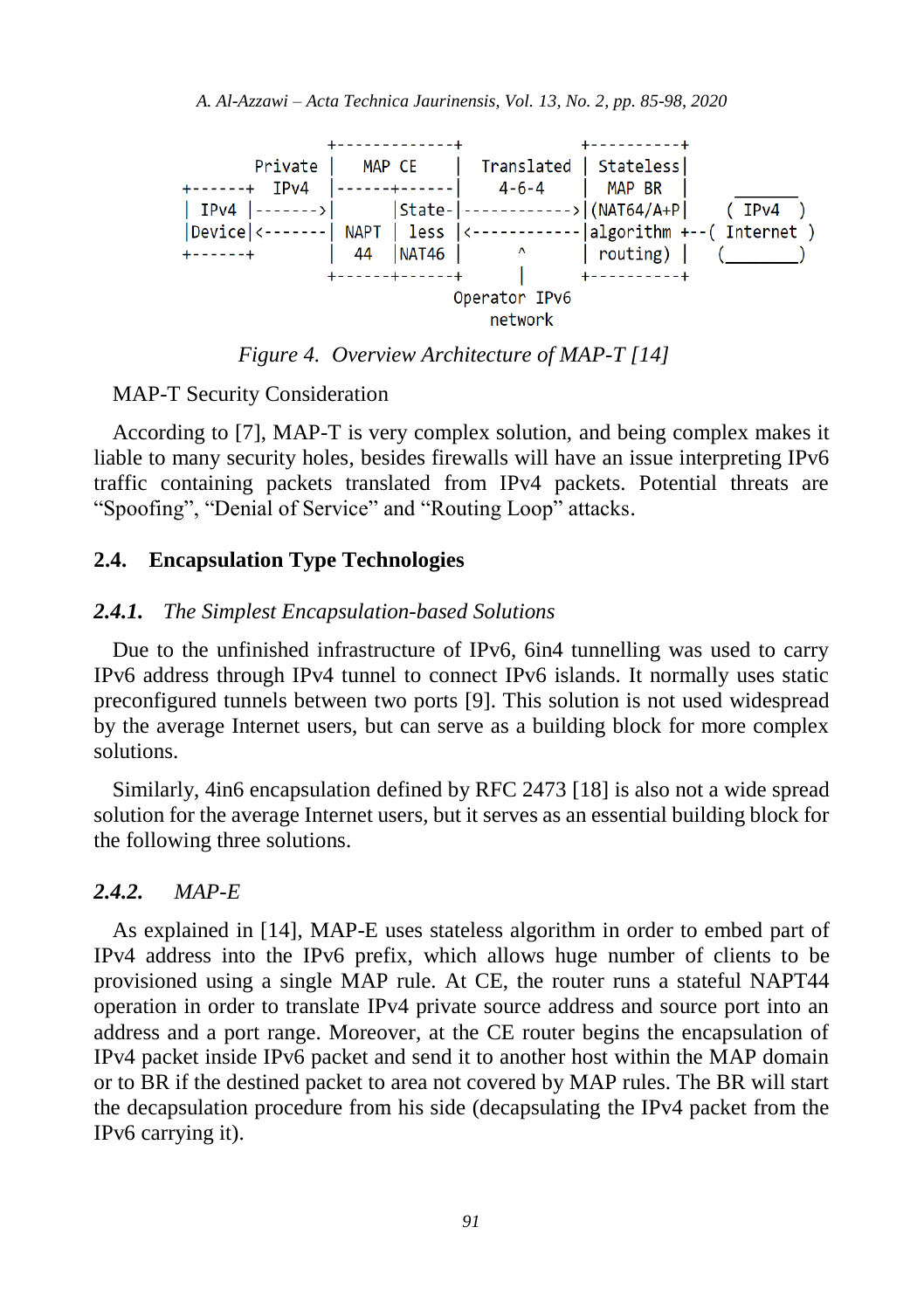

*Figure 5. Overview Architecture of MAP-E [\[14\]](#page-13-0)*

MAP-E Security Consideration

Due to similarity between MAP-T & MAP-E, [\[7\]](#page-12-2) also classified MAP-E as important, but replaceable and preferred other solutions (transition technologies).

#### *2.4.3. Dual-Stack Lite*

IETF RFC 6333 defined DS-Lite, the transition process consists of the following steps:

- 1. At the CE, DS-Lite uses "Basic Broadband Bridging" B4 to encapsulate IPv4 into IPv6 packet, and then send it through IPv6 network.
- 2. At the other end, AFTR (Address Family Transition Route) performs the encapsulation / decapsulation process of the 4in6 data.
- 3. After extracting the IPv4 packet, Stateful NAPT function translates the IPv4 packet with private IPv4 addresses into an IPv4 packet with public IPv4 addresses.

However, RFC 6908, presented some issues in DS-Lite in general.



*Figure 6. Overview Architecture of DS-Lite [\[14\]](#page-13-0)*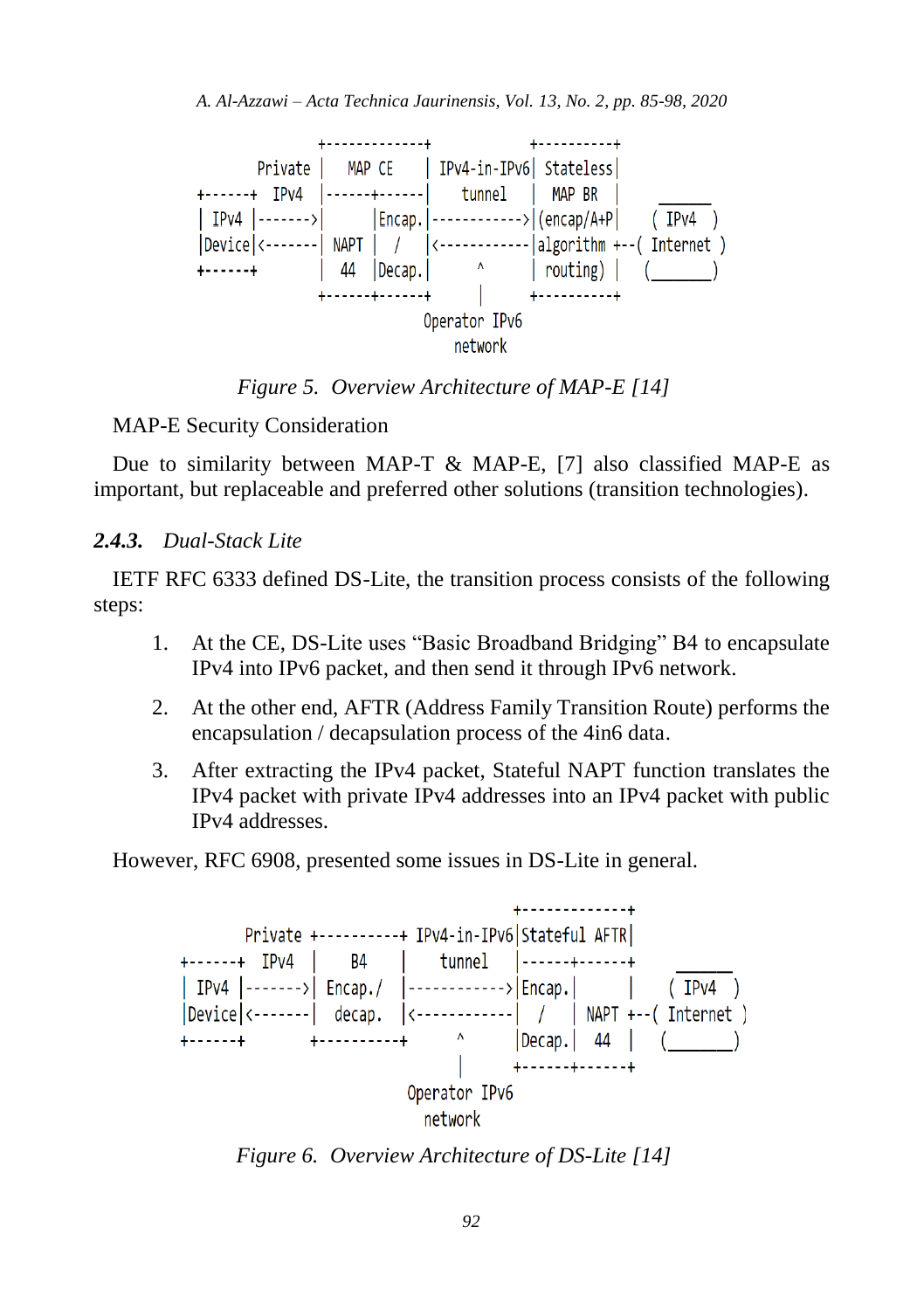### DS-Lite Security Consideration

According to [\[7\],](#page-12-2) DS-Lite has also been classified as important, but replaceable with other technologies and it preferred to proceed with other solutions in their survey.

# *2.4.4. Lightweight 4over6*

According to [\[14\],](#page-13-0) lw4o6 is an extension of DS-Lite, but it has some different aspects, where the NAPT function is relocated from AFTR to customer's B4 element which is called "lwB4". The encapsulation process will be as below:

- At lwB4 side, NAPT44 performs private to public IPv4 conversion, then encapsulation of IPv4 packet within IPv6 tunnel occurs.
- lwAFTR builds a "Binding Table" (Customer source address and allocated range of port addresses).
- In this case, lwAFTR conducts  $A+P$  (Address + Port number) routing and 4in6 decapsulation process.
- Direct communication between two lwB4s is being done through hair pinning traffic through lwAFTR, RFC 6333.



*Figure 7. Overview Architecture of Lw4o6 [\[14\]](#page-13-0)*

Lw4o6 Security Consideration

According to [\[7\],](#page-12-2) Lw4o6 is classified as replaceable and it preferred other solutions.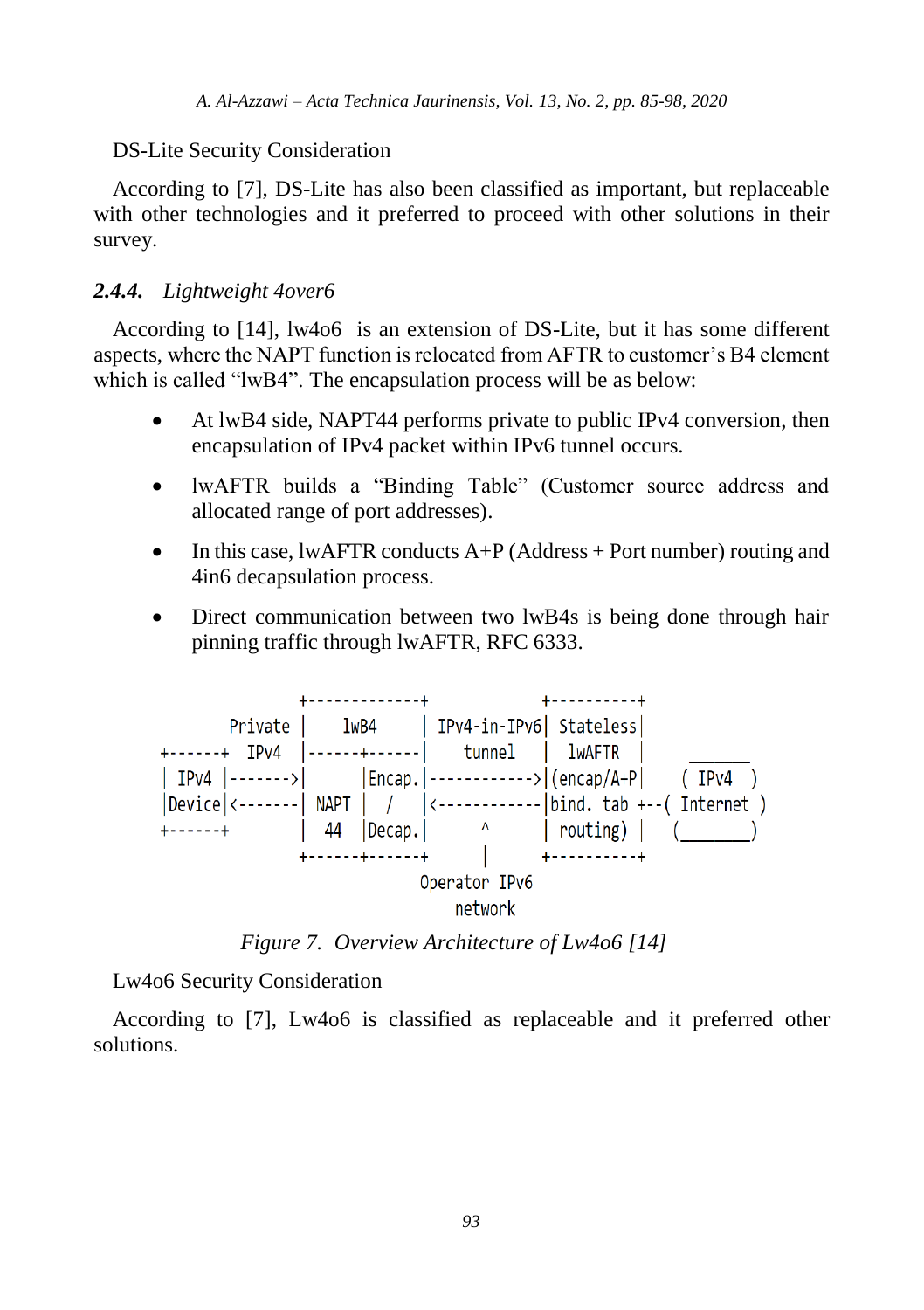# **3. Stride in a Nutshell**

Stride stands for Spoofing, Tampering, Repudiation, Information Disclosure, Denial of Service and Elevation of Privilege and they are general attack types explained below in details:

- Spoofing: in general, it is claiming to be someone that it is not you, or someone pretends to be your website [\[6\].](#page-12-1) Concerning computer networks, it often means the usage of the IP address of another device as source IP address to gain unauthorized access to some resources or to hide the real identity of the attacker [\[5\].](#page-12-0)
- Tampering: the attacker might play and change something in the data flow, while it bounces back and forth between two nodes [\[6\].](#page-12-1)
- Repudiation: is the claim that a host didn't do something or not responsible for a specific act / behaviou[r \[6\].](#page-12-1)
- Information Disclosure: An attacker getting confidential information that he shouldn't have got it [\[5\],](#page-12-0) like the TTL value of specific packet within DNS64 server.
- Denial of Service: The attacker floods the targeted network server with huge number of useless requests (queries), which causes preventing the legitimate user from contacting or accessing the designated server [\[5\].](#page-12-0)
- Elevation of Privilege: incorrectly allowing a user/hacker to access an unauthorized server/service [\[6\].](#page-12-1)

| Element               | <i>Spoofing</i> | <b>Tampering</b> | Repudiation | <b>Information</b><br><b>Disclosure</b> | <b>Service</b> | <b>Denial</b> Elevation<br>Privilege |
|-----------------------|-----------------|------------------|-------------|-----------------------------------------|----------------|--------------------------------------|
| Data Flow             |                 |                  |             |                                         |                |                                      |
| Data<br><b>Stores</b> |                 |                  |             |                                         |                |                                      |
| Processes             |                 |                  |             |                                         |                |                                      |
| Interactors           |                 |                  |             |                                         |                |                                      |

*Table. 2 Vulnerability of different DFD Elements to different Threats [\[5\]](#page-12-0)*

The STRIDE method uses the DFD (Data Flow Diagram) of the examined system for its security analysis. The DFD is build up by four types of elements: Data Flows, Data Stores, Processes and Interactors. Each one of the four elements is susceptible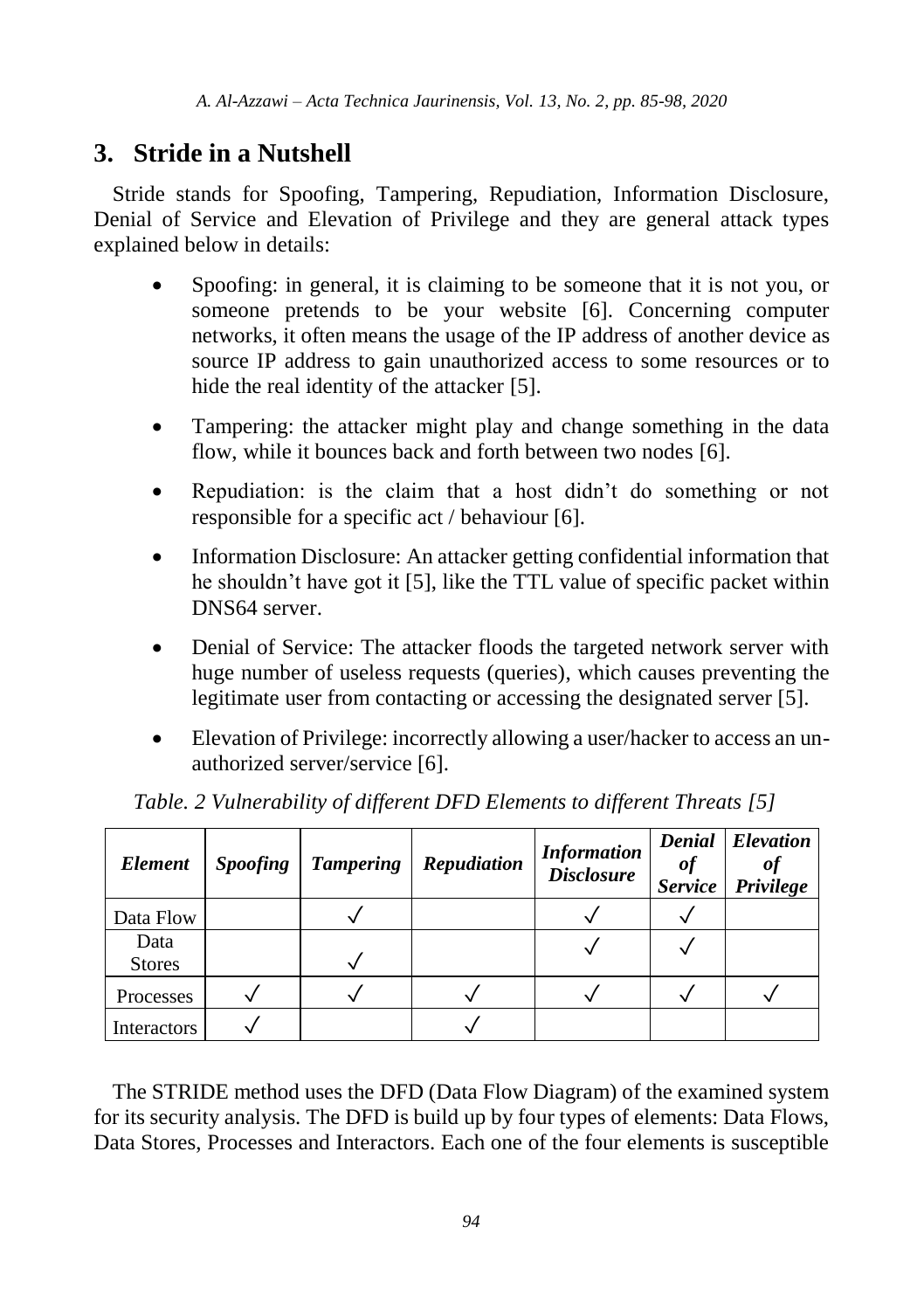to some of the mentioned threats but not susceptible to some others. Table. 2 shows the DFD elements and the threats that they are susceptible to, marked with a  $\sqrt{\ }$  sign.

# **4. Towards the Threat Analysis of 464XLAT**

In this chapter, we are focusing on 464XLAT, its security analysis by applying STRIDE theory and analysing its DFD diagram, focusing on possible vulnerable spots and taking in consideration the previous implementation handled by [\[5\].](#page-12-0)

Fig. 8 shows the DFD for the threat analysis of 464XLAT. By applying the STRIDE method on this DFD, the threats that might face each element within 464XLAT architecture may be discovered.

Our plan to perform STRIDE on DFD in Fig. 8 is to check all possible vulnerabilities (Spoofing, Tampering, Repudiation, Information Disclosure, Denial of Service, Elevation of Privilege) at each DFD element (1-14) and prioritize the level of threat at each element then come up with analysis of the most vulnerable element within the DFD and classify the threats based on the number of their possible occurrence in order to tackle them top to bottom.



*Figure 8. DFD for the threat Analysis of 464XLAT (CLAT + PLAT)* 

# **5. Plans for Future Research**

Our next step will be the comprehensive security analysis of the 464XLAT technology according to the methodology defined in [\[5\]](#page-12-0) and for the other 4 technologies as well (DS-Lite, lw4o6, MAP-E and MAP-T). It means that the first phase will be the theoretical analysis of the 464XLAT technology using the DFD shown in Fig. 8, and the second phase will be the practical evaluation of the most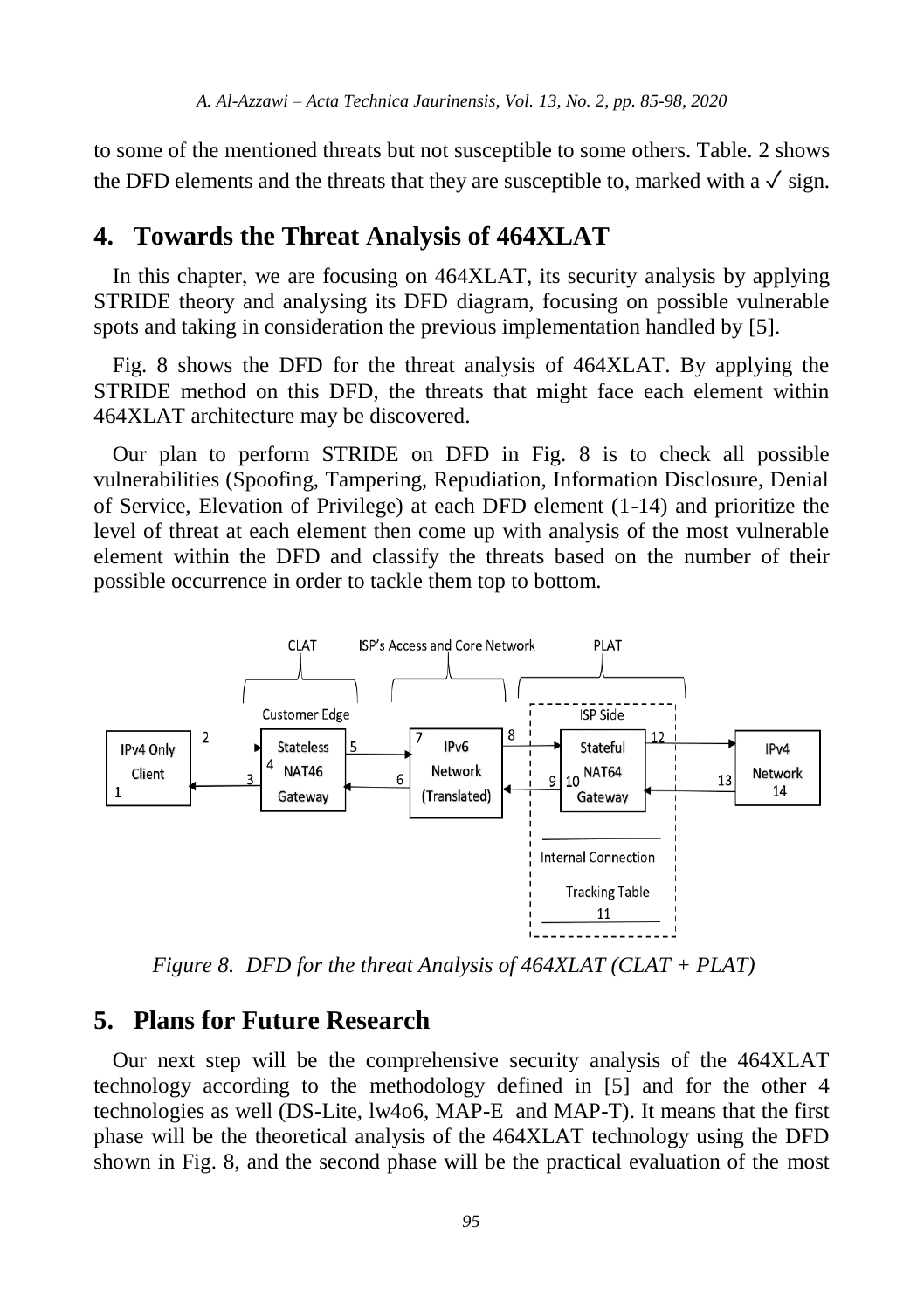important free software (CLAT and PLAT) implementations, whether they are actually susceptible to the vulnerabilities pointed out in the first phase. Concerning the most important implementations, the results of [\[19\]](#page-13-5) will be a great help for us.

# **6. Conclusion**

Among all surveyed transition technologies, 464XLAT proved to be a suitable one, while it has some security threats. It solved the problem of IPv4 only applications in an IPv6 environment and the CLAT+PLAT solution is very practical solution for this issue. Further research is required in this area and that includes both the theoretical analysis of the PLAT and CLAT solutions (using the STRIDE methodology), what security vulnerabilities they may have, and also the practical testing of their most important free (open source) software implementations.

# **Acknowledgement**

Thanks to my Supervisor; Dr. Gabor Lencse, Budapest University of Technology and Economics, who helped me all the way through with my research.

# **References**

- <span id="page-11-4"></span><span id="page-11-0"></span>[1] A. Al-Azzawi, Plans for the security analysis of IPv4aaS technologies, 14th International Symposium on Applied Informatics and Related Areas, University of Óbuda, Székesfehérvár, Hungary (2019) pp. 101–105.
- <span id="page-11-1"></span>[2] G. Huston, The changing foundation of the internet: Confronting ipv4 address exhaustion, The Internet Protocol Journal 11 (3) (2008) pp. 19–36.
- <span id="page-11-2"></span>[3] S. Deering, R. Hinden, Internet protocol, version 6 (IPv6) specification, IETF RFC 2460 (1998). doi: *<https://doi.org/10.17487/RFC2460>*
- <span id="page-11-3"></span>*[4]* M. Nikkhah, R. Guerin, Migrating the Internet to IPv6: An exploration of the when and why, IEEE/ACM Transactions on Networking 24 (4), (2016) pp. 2291-2304.

doi: *<https://doi.org/10.1109/TNET.2015.2453338>*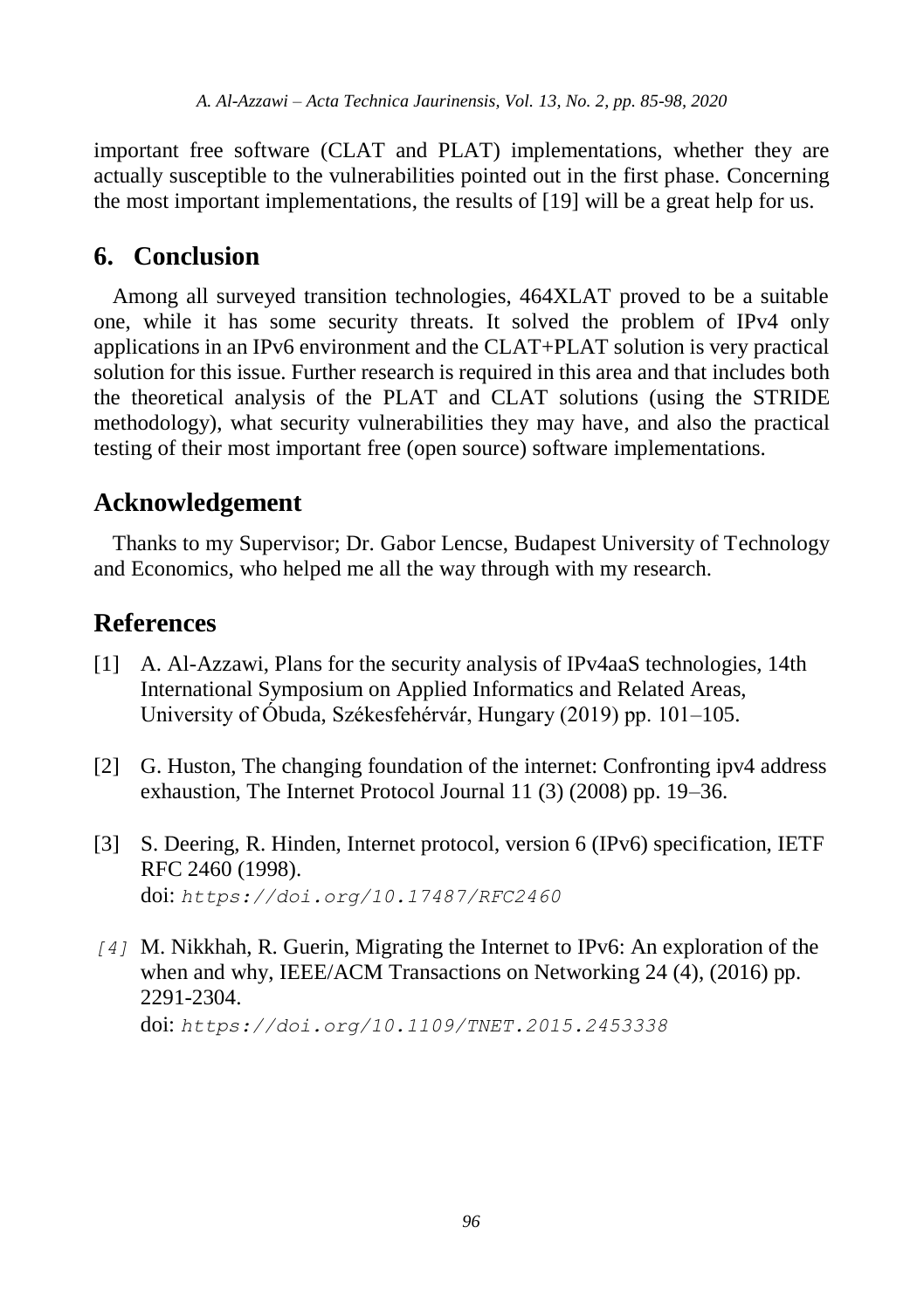*A. Al-Azzawi – Acta Technica Jaurinensis, Vol. 13, No. 2, pp. 85-98, 2020*

<span id="page-12-0"></span>[5] G. Lencse, Y. Kadobayashi, Methodology for the identification of potential security issues of different IPv6 transition technologies: Threat analysis of DNS64 and stateful NAT64, Computers & Security 77 (1) (2018) pp. 397- 411.

doi: *<https://doi.org/10.1016/j.cose.2018.04.012>*

- <span id="page-12-1"></span>[6] A. Shostack, Threat Modeling: Designing for Security, 1st Edition, Wiley, Indaiana, 2014.
- <span id="page-12-2"></span>[7] Lencse, Y. Kadobayashi, Comprehensive survey of IPv6 transition technologies: A subjective classification for security analysis, IEICE Transactions on Communications E102-B (10) (2019) pp. 2021–2035. doi: *<https://doi.org/10.1587/transcom.2018EBR0002>*
- <span id="page-12-3"></span>[8] M. Georgescu, L. Pislaru and G. Lencse, Benchmarking methodology for IPv6 transition technologies, IETF RFC 8219 (2017). doi: *<https://doi.org/10.17487/RFC8219>*
- <span id="page-12-4"></span>[9] E. Nordmark, R. Gilligan, Basic transition mechanisms for IPv6 hosts and routers, IETF RFC 4213 (2005) [cited 2019-11-15]. URL *<https://tools.ietf.org/html/rfc4213>*
- <span id="page-12-5"></span>[10] D. Schinazi, P. Pauly, Happy eyeballs version 2: Better connectivity using concurrency, IETF RFC 8305 (2017) [cited 2019-11-15]. URL *<https://tools.ietf.org/html/rfc8305>*
- <span id="page-12-6"></span>[11] S. Classroom, IPv4 to IPv6 transition – dual stack [cited 2019-11-15]. URL *<https://www.youtube.com/watch?v=s0TNGC9GP48>*
- <span id="page-12-7"></span>[12] G. Lencse, A. G. Soós, Design of a tiny multi-threaded dns64 server, 38th International Conference on Telecommunications and Signal Processing, Prague (2015) pp. 27–32. doi: *<https://doi.org/10.1109/TSP.2015.7296218>*
- <span id="page-12-8"></span>[13] S. Répás, T. Hajas, G. Lencse, Application compatibility of the NAT64 IPv6 transition technology, 37th International Conference on Telecommunications and Signal Processing, Berlin (2014) pp. 49-55. doi: *<https://doi.org/10.1109/TSP.2015.7296383>*